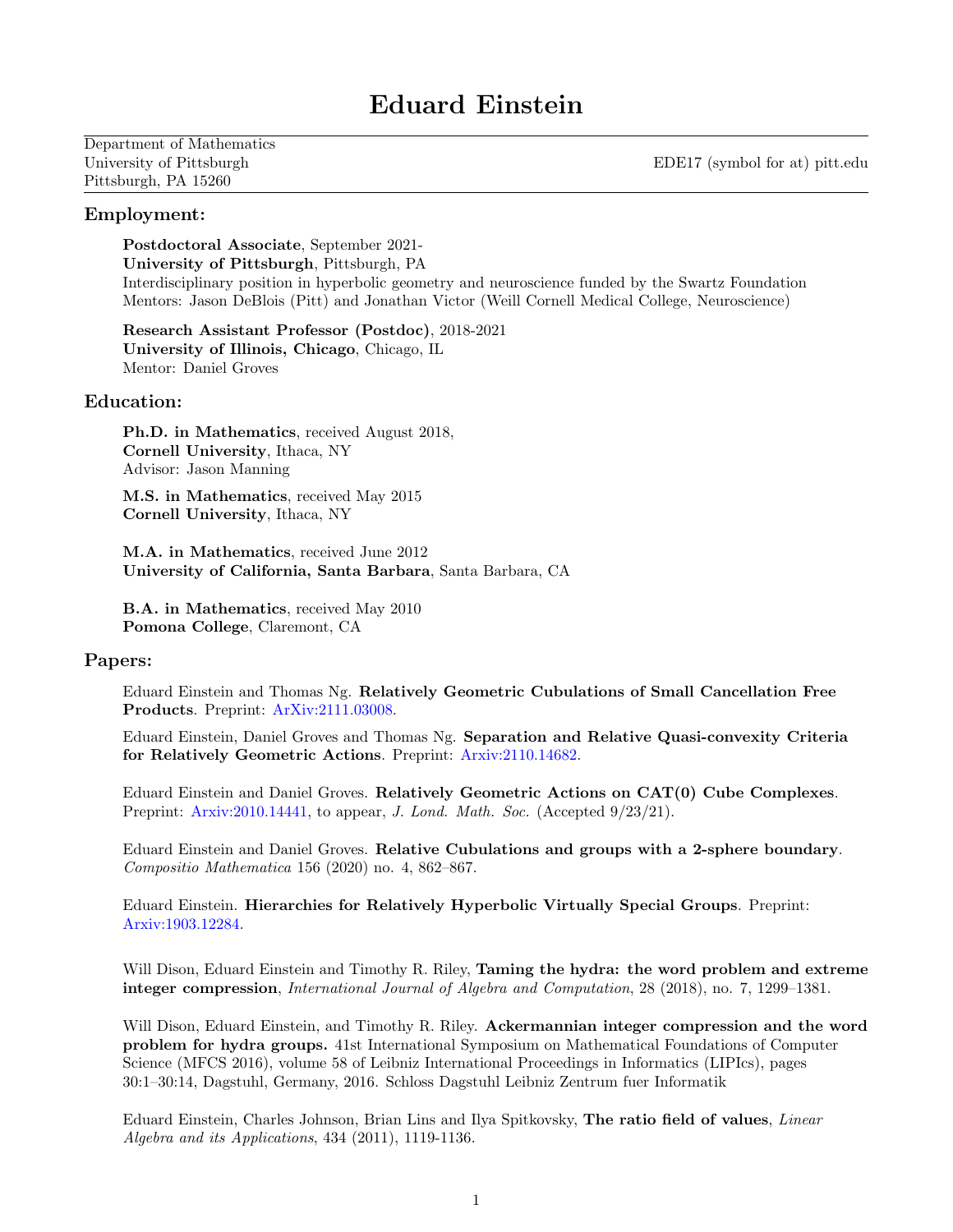## Grants, Awards and Honors:

AMS-Simons Travel Grant, July 2019-June 2022, \$ 4000.

Raymond L. Wilder Prize for Outstanding Academic Acheivement, awarded June 2011 Department of Mathematics, University of California, Santa Barbara

Bruce Jay Levy Memorial Prize in Mathematics, awarded September 2009 Department of Mathematics, Pomona College

Summer Matrix Analysis REU: Invited Participant, June-August, 2009 College of William and Mary, Williamsburg, VA

#### Outreach, Mentoring and Undergraduate Research:

Lead Instructor, YSP at UIC. Supervised day to day operations and developed content for a 4 week summer program for students in 9th-12th grade.

Mentor, First-at-LAS Connect Program. One on one mentoring with a first generation college student in the College of Liberal Arts and Sciences, Spring 2021.

Visualizing triangulations and tessellations with 3D printing, supervised independent study research group with 4 students. Project sponsored by the UIC Mathematical Computing Lab, Fall 2019.

#### Selected Talks

UT Groups and Dynamics Seminar, University of Texas, (Invited), April 2021, Austin, TX.

Topology Seminar, University of Wisconsin, Milwaukee, (Invited), March 2021, Milwaukee, WI.

Algebra, Number Theory, Topology, Combinatorics and Geometry Seminar, (Invited), February 2021, University of North Carolina, Greensboro, NC.

Topology and Geometric Group Theory Seminar, Ohio State University, (Invited), February 2021, Ohio State University, Columbus, OH.

Lightning talk, Young Geometric Group Theory VIII, July 2019, Bilbao, Spain.

Topology Seminar, UIC, February 2019, Chicago, IL.

Topology Seminar, University of Wisconsin, Milwaukee, (Invited), October 2018, Milwaukee, WI.

Geometry and Topology Seminar, University of Wisconsin, (Invited), September 2018, Madison, WI.

Summer Conference on Topology and its Applications, (Invited), July 2018, Bowling Green, Kentucky.

Spring Topology and Dynamics Conference, (Invited), March 2018, Auburn, AL.

Geometric Group Theory and Topology Seminar, Tufts University, (Invited), November 2017, Medford, MA.

Topology Seminar, University of Wisconsin, Milwaukee, (Invited), October 2017, Milwaukee, WI.

McGill Geometric Group Theory Seminar, (Invited), October 2017, Montreal, QC.

Claremont Topology Seminar, (Invited), October 2017, Claremont, CA.

Graduate Student Conference in Algebra, Geometry and Topology, June 2017, Temple University, Philadelphia, PA.